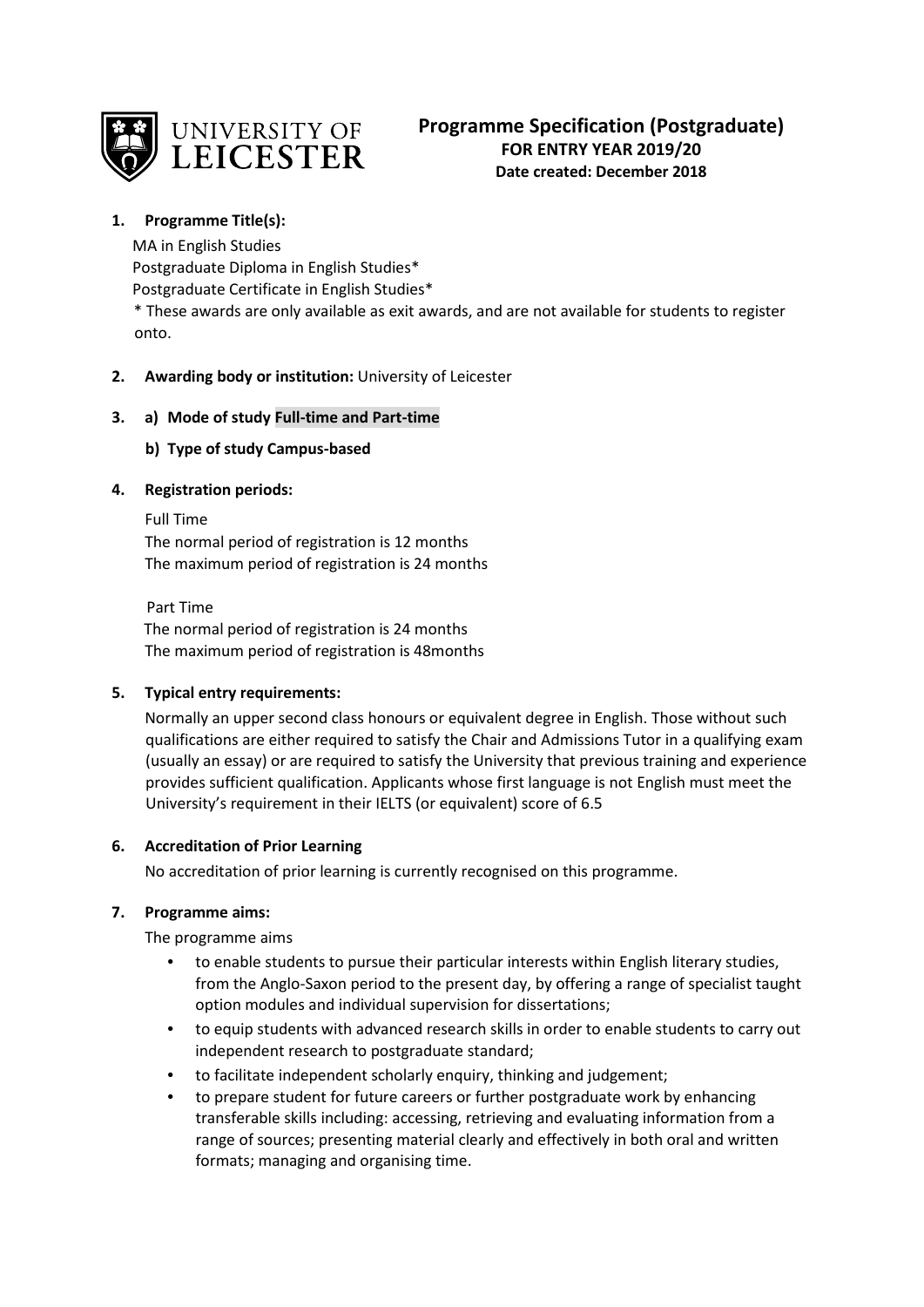## **8. Reference points used to inform the programme specification:**

- QAA Benchmarking Statement
- Framework for Higher Education Qualifications (FHEQ)
- UK Quality Code for Higher Education
- University Learnin[g Strategy](https://www2.le.ac.uk/offices/sas2/quality/learnteach)
- [University Assessment Strategy](https://www2.le.ac.uk/offices/sas2/quality/learnteach)
- University of Leicester Periodic Developmental Review Report
- External Examiners' reports (annual)
- United Nations Education for Sustainable Development Goals
- Student Destinations Data

#### **9. Programme Outcomes:**

| <b>Intended Learning</b><br><b>Outcomes</b>                                                                                                                                                                                                                                                                                             | <b>Teaching and Learning Methods</b>                                                                                        | <b>How Demonstrated?</b>                                                                                                                                            |  |  |  |
|-----------------------------------------------------------------------------------------------------------------------------------------------------------------------------------------------------------------------------------------------------------------------------------------------------------------------------------------|-----------------------------------------------------------------------------------------------------------------------------|---------------------------------------------------------------------------------------------------------------------------------------------------------------------|--|--|--|
|                                                                                                                                                                                                                                                                                                                                         | (a) Subject and Professional skills                                                                                         |                                                                                                                                                                     |  |  |  |
|                                                                                                                                                                                                                                                                                                                                         | <b>Knowledge</b>                                                                                                            |                                                                                                                                                                     |  |  |  |
| Demonstrate detailed<br>knowledge of specific periods<br>and types of literature, and of<br>associated critical discourse.<br>Demonstrate an understanding<br>of research methods<br>appropriate to these periods or<br>topics.                                                                                                         | Seminars, private study and<br>dissertation supervision.                                                                    | Essays, presentations and<br>dissertation: notably, EN7241<br>Authorship and Authority; Option<br>module specifications; EN7227/8<br>Dissertations.                 |  |  |  |
|                                                                                                                                                                                                                                                                                                                                         | <b>Concepts</b>                                                                                                             |                                                                                                                                                                     |  |  |  |
| Demonstrate an understanding<br>of the editorial and contextual<br>issues affecting interpretation,<br>the processes surrounding the<br>production, transmission and<br>reception of texts at different<br>periods and an ability to carry<br>out formal and thematic<br>analysis of literary<br>representations of different<br>kinds. | Seminars, private study and<br>dissertation supervision.                                                                    | Essays (notably ILOs for EN7723<br>Editing and Textual Cultures),<br>presentations (including EN7227/8<br>dissertation presentations), and<br>dissertation writing. |  |  |  |
| <b>Techniques</b>                                                                                                                                                                                                                                                                                                                       |                                                                                                                             |                                                                                                                                                                     |  |  |  |
| Practice textual analysis, editing<br>and contextualisation, and to<br>compile a bibliography.                                                                                                                                                                                                                                          | 10 week Research Methods and<br>Writing Skills module, comprising of<br>seminars, workshops, lectures and<br>demonstration. | Essays, presentations and<br>dissertation. Notably, ILOs featured<br>on EN7001 'Research Methods',<br>EN7223 'Editing'                                              |  |  |  |
| <b>Critical analysis</b>                                                                                                                                                                                                                                                                                                                |                                                                                                                             |                                                                                                                                                                     |  |  |  |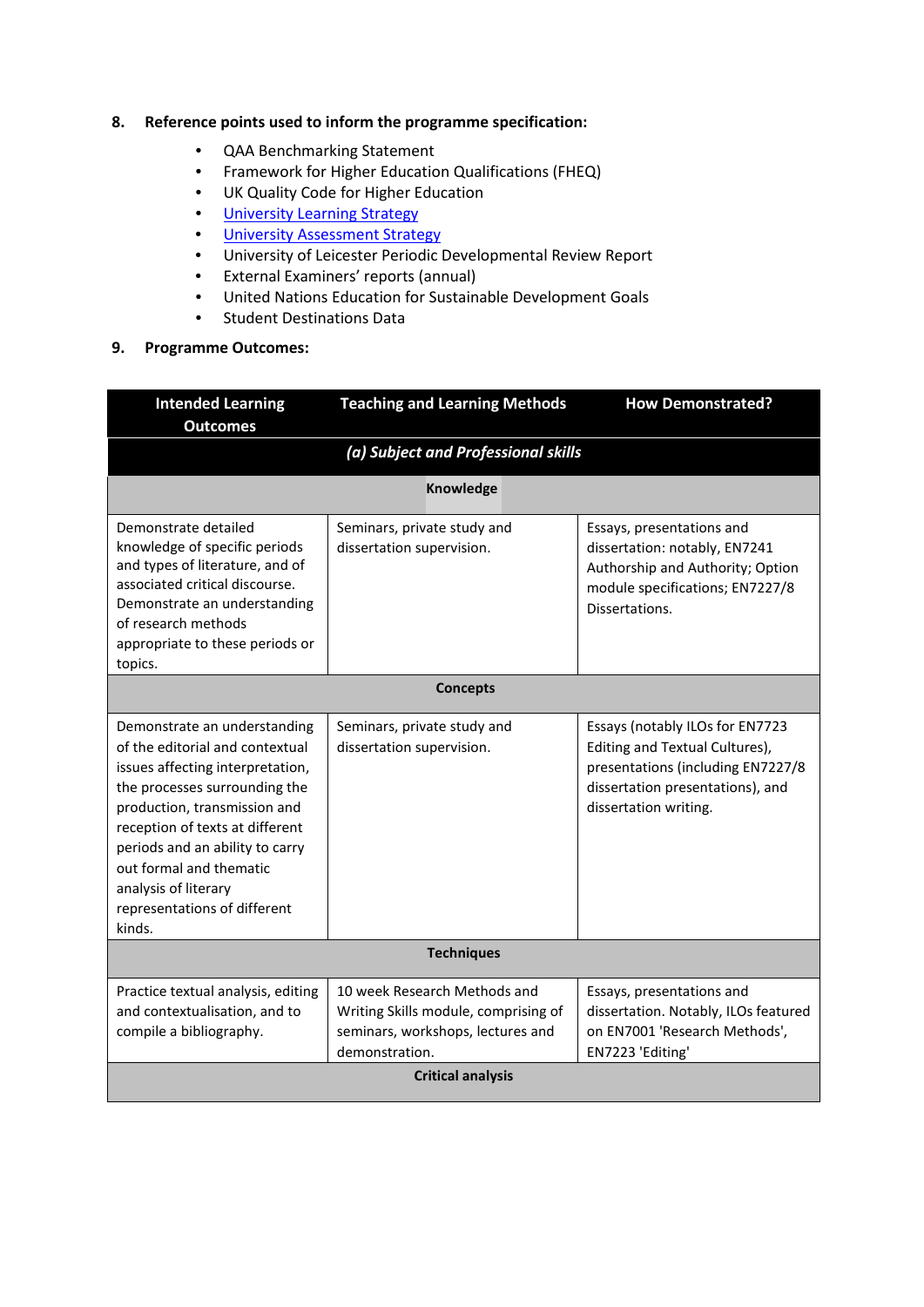| Analyze and evaluate of a range<br>of primary and secondary<br>sources, and to incorporate<br>relevant material into written<br>work and oral presentations. | Seminars, private study and<br>dissertation supervision.                                                                                | Essays, presentations and<br>dissertation. See, for example, ILOs<br>for all Options, EN7223 'Editing', and<br>EN7227/8 Dissertations.                                                 |
|--------------------------------------------------------------------------------------------------------------------------------------------------------------|-----------------------------------------------------------------------------------------------------------------------------------------|----------------------------------------------------------------------------------------------------------------------------------------------------------------------------------------|
|                                                                                                                                                              | Presentation                                                                                                                            |                                                                                                                                                                                        |
| Present information clearly and<br>effectively, both orally and in<br>written form, to a high-quality<br>graduate standard.                                  | Seminars, private study and<br>dissertation supervision.                                                                                | Essays, presentations and<br>dissertation. ILOs for all modules.                                                                                                                       |
|                                                                                                                                                              | <b>Appraisal of evidence</b>                                                                                                            |                                                                                                                                                                                        |
| Discriminate between<br>competing critical sources in<br>different media.                                                                                    | Seminar and private study.                                                                                                              | Essays, presentations and<br>dissertation. Notably ILOs for<br>EN7223 (involving reflection on<br>interpretation of critical editions in<br>electronic and print media).               |
|                                                                                                                                                              | (b) Transferable skills                                                                                                                 |                                                                                                                                                                                        |
|                                                                                                                                                              | <b>Research skills</b>                                                                                                                  |                                                                                                                                                                                        |
| <b>Intended Learning Outcomes</b>                                                                                                                            | <b>Teaching and Learning Methods</b>                                                                                                    | <b>How Demonstrated?</b>                                                                                                                                                               |
| Locate and retrieve information<br>relevant to the task in hand,<br>analyse and marshal complex<br>ideas and report on findings.                             | <b>Research Methods and Writing Skills</b><br>module, assessed and unassessed<br>dissertation presentation sessions,<br>seminars.       | EN7227/8 presentations and<br>dissertation; presentation<br>EN7001'Research Methods'; Essays<br>on modules such as EN7223 'Editing',<br>EN7241 'Authorship and Authority',<br>Options. |
|                                                                                                                                                              | <b>Communication skills</b>                                                                                                             |                                                                                                                                                                                        |
| Present ideas with clarity and in<br>an appropriate register, both<br>orally and in written form.                                                            | Presentation linked to Research<br>Methods and Writing Skills module,<br>assessed and unassessed dissertation<br>presentation sessions. | Essays; EN7001 'Research Methods'<br>presentation; EN7227/8 assessed and<br>unassessed dissertation presentations<br>and dissertation.                                                 |
|                                                                                                                                                              | Data presentation                                                                                                                       |                                                                                                                                                                                        |
| Demonstrate familiarity with<br>means of data presentation<br>appropriate to different kinds of<br>material.                                                 | <b>Research Methods and Writing Skills</b><br>module, assessed and unassessed<br>dissertation presentation, seminars.                   | Essays across modules, notably<br>EN7223 'Editing,' requiring reflection<br>on critical editions; EN7001 'Research                                                                     |
|                                                                                                                                                              | <b>Working relationships</b>                                                                                                            | Methods' presentation; EN7227/8<br>assessed and unassessed dissertation<br>presentations.                                                                                              |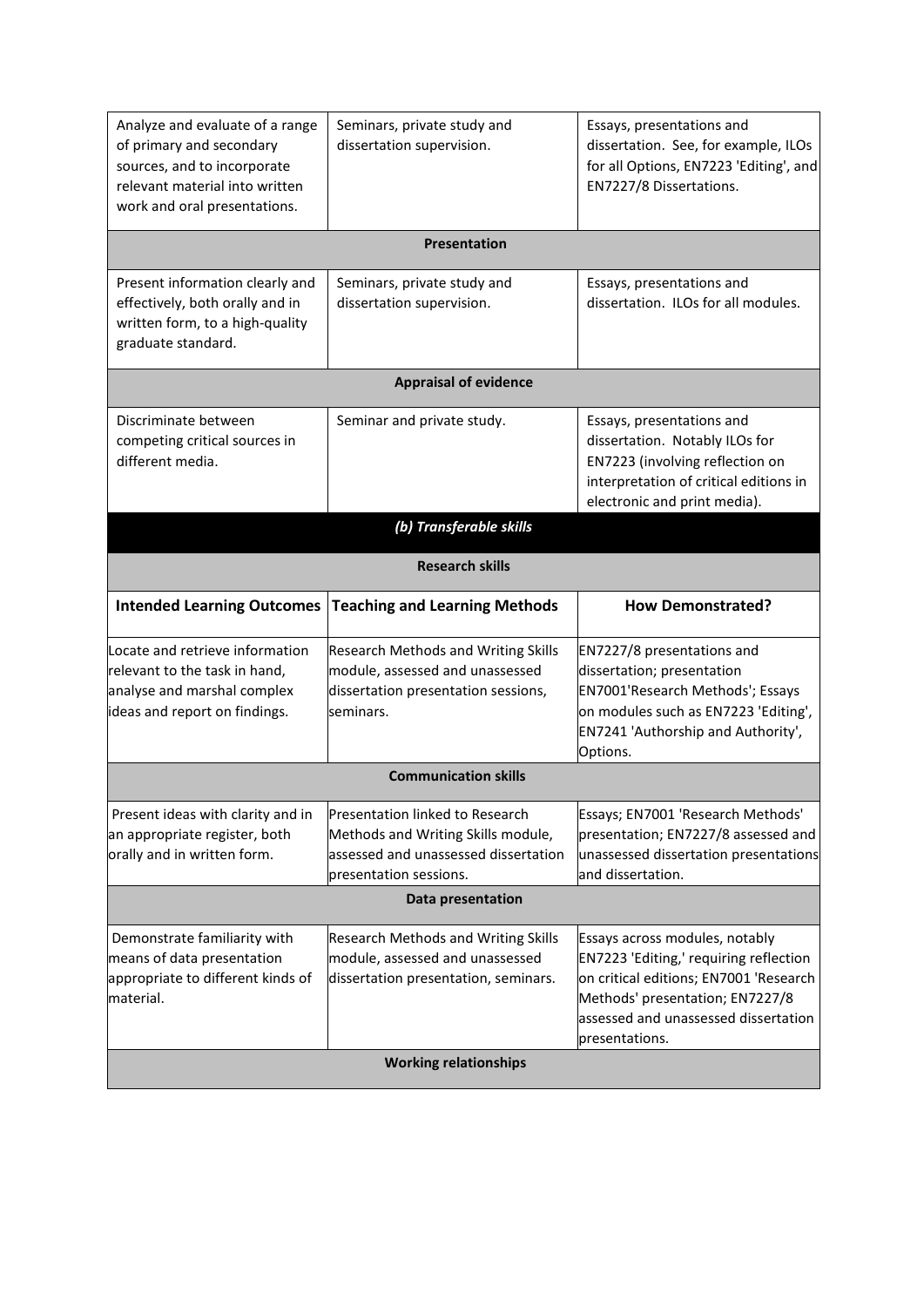| Participate in large and small<br>group discussions, and give<br>constructive feedback on formal<br>and informal presentations by<br>lothers students. | Seminars and presentation sessions.          | seminar participation; EN7227/8<br>dissertation modules, requiring<br>participation in practice sessions for<br>assessed and formative<br>presentations. Other examples<br>include Option module<br>'Contemporary Medievalism' with<br>creative writing feedback activities. |  |  |  |
|--------------------------------------------------------------------------------------------------------------------------------------------------------|----------------------------------------------|------------------------------------------------------------------------------------------------------------------------------------------------------------------------------------------------------------------------------------------------------------------------------|--|--|--|
|                                                                                                                                                        | <b>Managing learning</b>                     |                                                                                                                                                                                                                                                                              |  |  |  |
| Balance preparation and<br>assessment demands of<br>concurrent modules.                                                                                | Seminar and meetings with personal<br>tutor. | Seminar participation and prompt<br>submission of written work.                                                                                                                                                                                                              |  |  |  |
|                                                                                                                                                        | <b>Career management</b>                     |                                                                                                                                                                                                                                                                              |  |  |  |
| Consideration of career plans;<br>self-reflection in terms of<br>intellectual and personal<br>strengths and weaknesses;<br>awareness of career options | Personal Tutor system; Careers Service. PDP  |                                                                                                                                                                                                                                                                              |  |  |  |

Students recognise their development of transferrable skills through reflective discussion in personal tutor meetings at the beginning and end of each semester.

## **10. Special features:**

This programme will give students the option of choosing to take either a 15,000 word or 25,000 word dissertation, depending on other modules chosen. The programme will therefore provide a solid foundation for further postgraduate study and will also appeal to those intending to pursue careers in other areas.

# **11. Indications of Programme Quality**

The MA English Studies offers students the opportunity to work across the wide range of specialisms in English literature covered by staff within the School of Arts. Staff based in English can offer expert teaching and supervision in all periods of English literature, and this MA programme is designed to provide a strong grounding in research methods that can be applied to all periods of English literature.

External Examiners have confirmed that the assessment strategy, standard of achievement, design and delivery of the curriculum are effective and of similar standard to other comparable programmes in the sector.

# **12. Scheme of Assessment**

This programme follows the University's regulations governing taught postgraduate programmes (see [Senate Regulation 6](https://www2.le.ac.uk/offices/sas2/regulations/documents/sr6-taught-postgraduate) )

Candidates who fail to achieve the requirements for the award of a Masters degree may be considered for the award of Postgraduate Diploma or Postgraduate Certificate, subject to meeting the requirements under the scheme of assessment.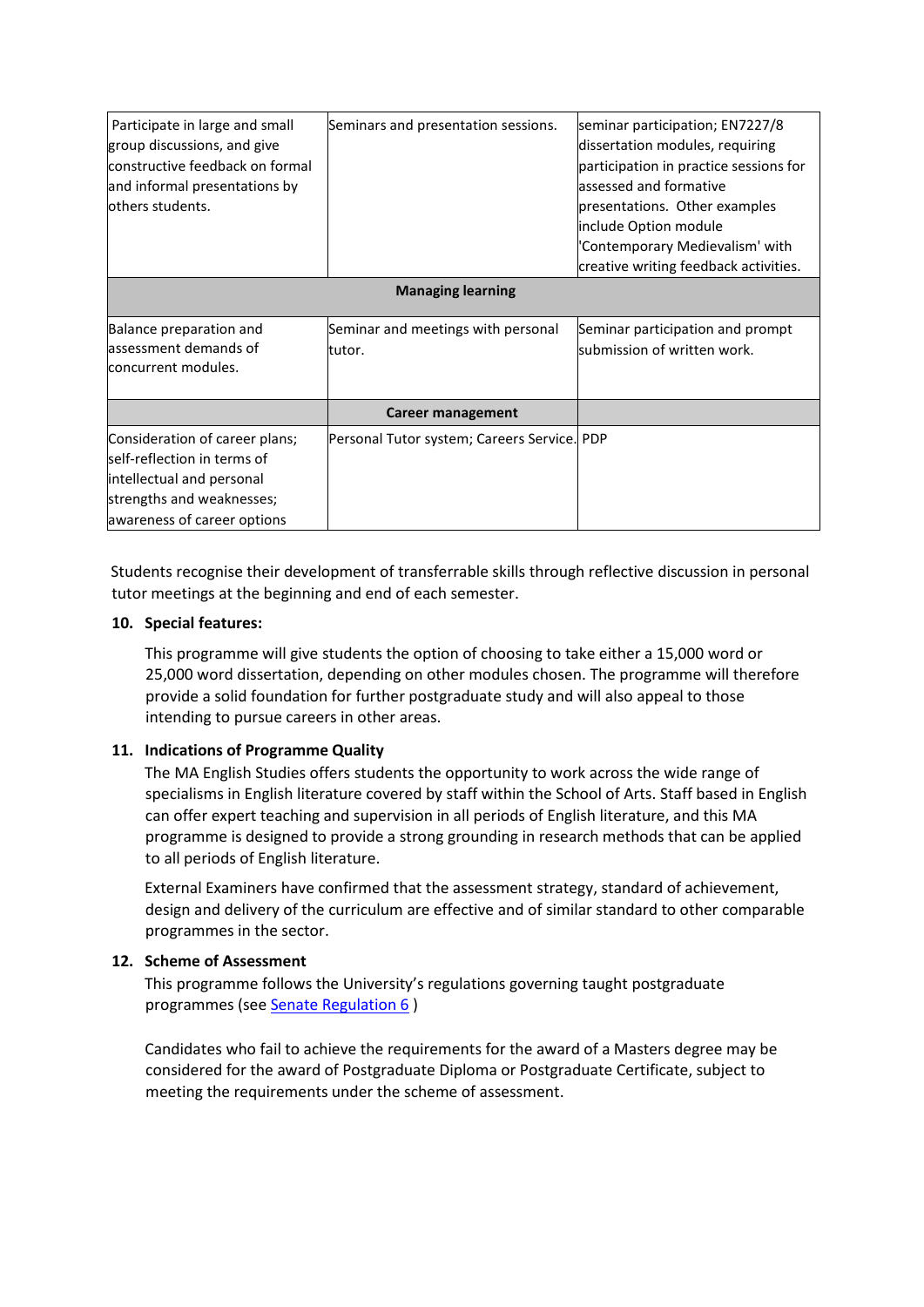## **13. Progression points**

A Board of Examiners meeting will convene at the conclusion of the taught part of the course, to assess whether students can proceed to the dissertation stage in line with the requirements set out in regulations governing taught postgraduate programmes.

In accordance with [Senate Regulation 6,](https://www2.le.ac.uk/offices/sas2/regulations/documents/sr6-taught-postgraduate) cases where a student has failed to meet a requirement to progress he or she will be required to withdraw from the course and a recommendation will be made to the Board of Examiners for an intermediate award where appropriate.

### **14. Rules relating to re-sits or re-submissions:**

As defined in Senate Regulation 6: Regulations governing Taught Postgraduate Programmes of Study (se[e Senate Regulation 6\)](https://www2.le.ac.uk/offices/sas2/regulations/documents/sr6-taught-postgraduate)

## **15. External Examiners**

The details of the External Examiner(s) for this programme and the most recent External Examiners' reports can be found [here.](https://exampapers.le.ac.uk/xmlui/handle/123456789/186)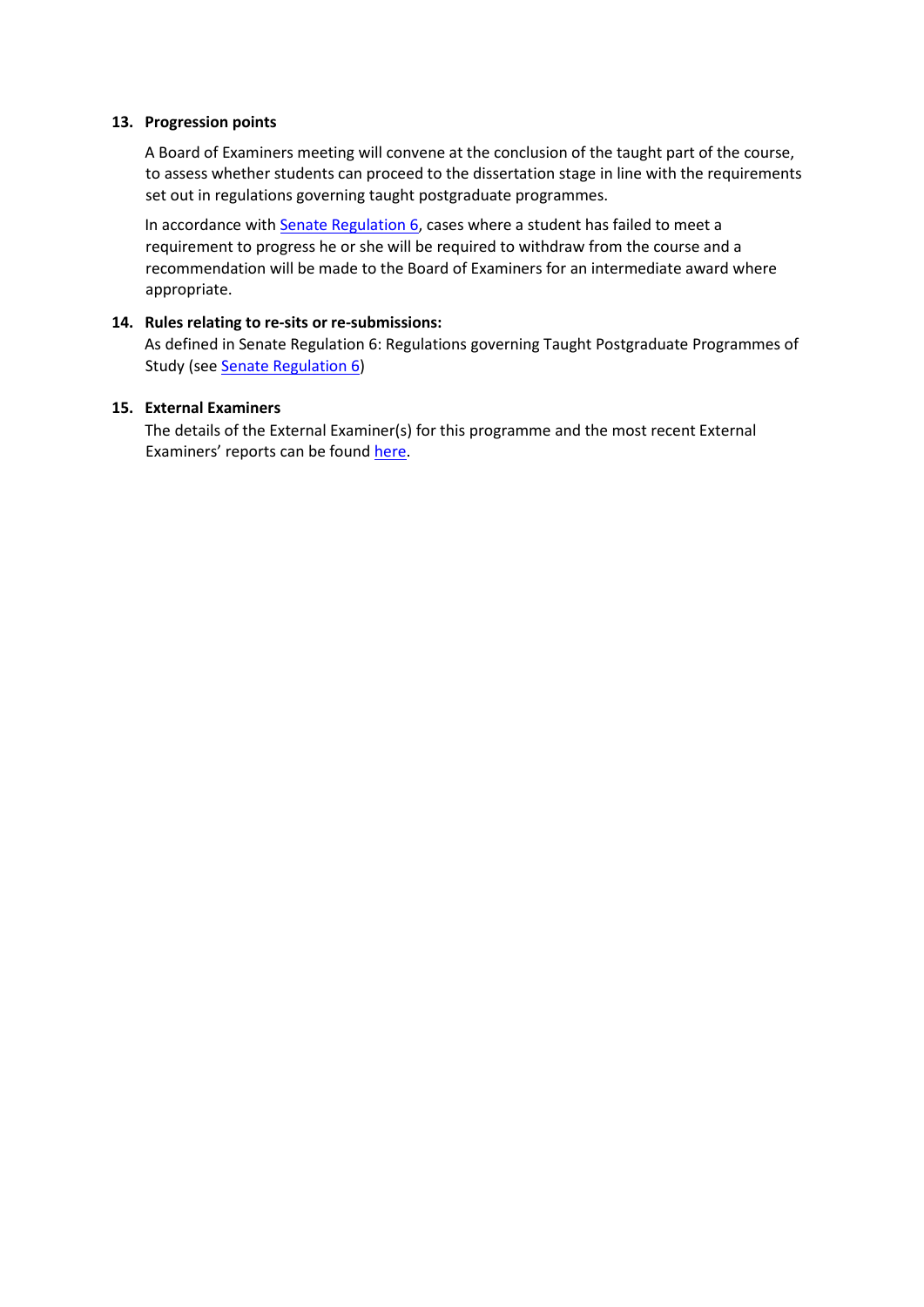# **Appendix 1: Programme structure** (programme regulations)

Full-time

|            | <b>Module</b><br>Code             | <b>Module Title</b>                                                                                                          | <b>Credits</b> |
|------------|-----------------------------------|------------------------------------------------------------------------------------------------------------------------------|----------------|
| Compulsory | EN7001                            | Research Methods and Writing Skills (Semester 1)                                                                             | 15             |
| EITHER:    | EN7223<br>EN7241<br><b>EN7227</b> | Editing and Textual Cultures (Semester 1)<br>Authorship and Authority (Semester 2)<br>Dissertation <sup>+</sup> (Semester 2) | 30<br>30<br>60 |
| OR:        | EN7228                            | Dissertation <sup>†</sup> (Semester 2)                                                                                       | 90             |
| Optional   |                                   |                                                                                                                              |                |
|            |                                   |                                                                                                                              |                |
|            | EN7242                            | Old Haunts: The Ghost Story in Medieval and Early                                                                            |                |
|            |                                   | Modern Culture (Semester 2)                                                                                                  | 15             |
|            | EN7243                            | Contemporary Medievalism: The Middle Ages in                                                                                 |                |
|            |                                   | Contemporary Literature and Culture (Semester 2)                                                                             | 15             |
|            | EN7244                            | Meditation and Devotion in Early Modern Poetry                                                                               |                |
|            | EN7245                            | (Semester 1)<br>Early Modern Letter-Writing: Culture and Practice                                                            | 15             |
|            |                                   | (Semester 1)                                                                                                                 | 15             |
|            | EN7246                            | Roman Remains: Classical Antiquity in the Drama of                                                                           |                |
|            |                                   | Shakespeare and his Contemporaries (Semester 2)                                                                              | 15             |
|            | EN7247                            | Romance to Ritual: Literary transformations of the holy                                                                      |                |
|            |                                   | grail (Semester 2)                                                                                                           | 15             |
|            | <b>EN7248</b>                     | Gender and Sexuality in Medieval Literature (Semester                                                                        |                |
|            |                                   | 1)                                                                                                                           | 15             |

*See also the inclusion of modules from other programmes detailed after 'Part-time Students' section.*

# *Part-time (Students taking EN7227: Dissertation)*

*Year 1*

|                   | <b>Module</b><br>Code | <b>Module Title</b>                              | <b>Credits</b> |
|-------------------|-----------------------|--------------------------------------------------|----------------|
| Compulsory        | EN7001                | Research Methods and Writing Skills (Semester 1) | 15             |
| Compulsory        | EN7223                | Editing and Textual Cultures (Semester 1)        | 30             |
| Compulsory        | <b>EN7241</b>         | Authorship and Authority (Semester 2)            | 30             |
| Year <sub>2</sub> |                       |                                                  |                |
| Optional          | EN7xxx                | Optional Module (as listed above)                | 15             |